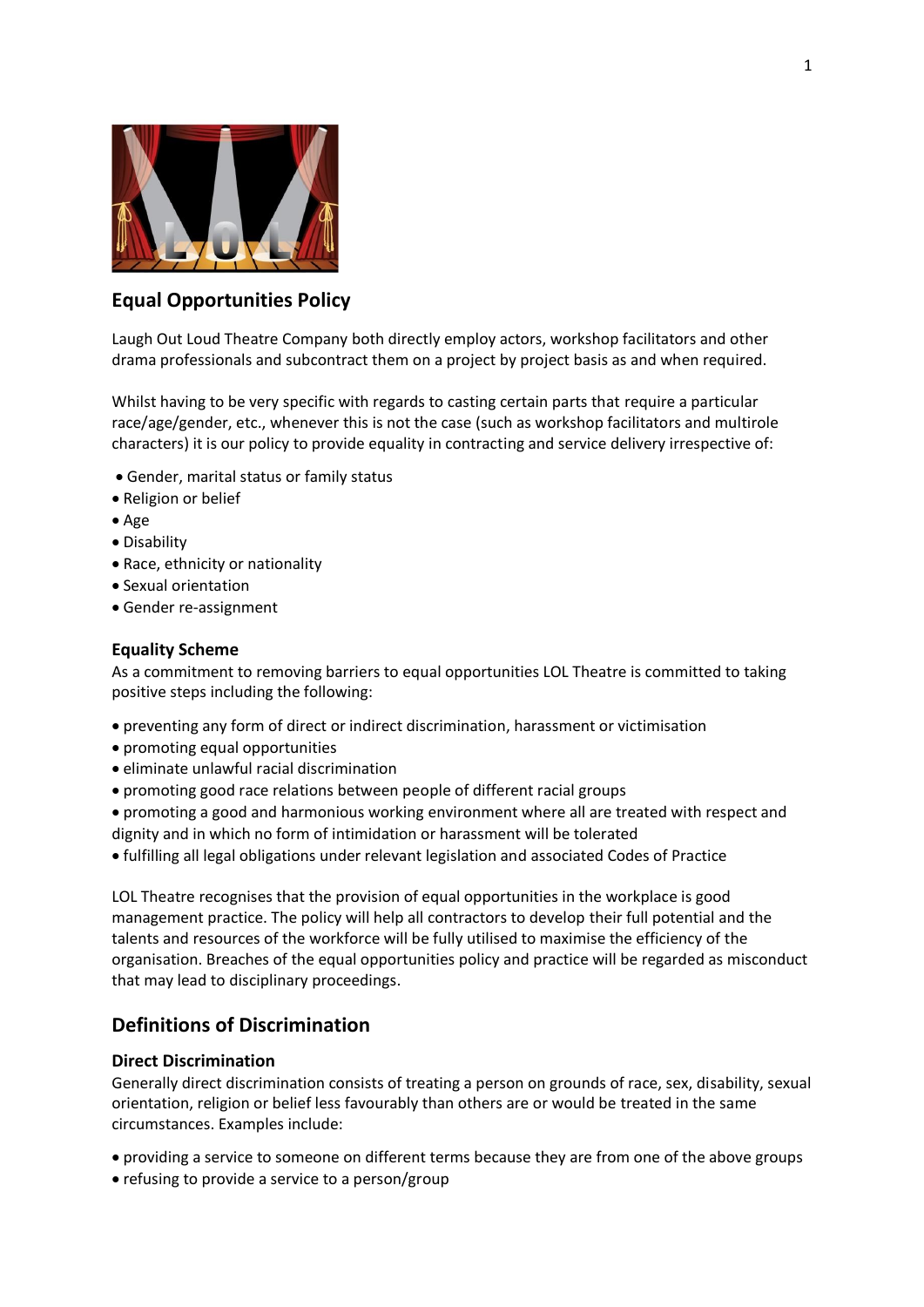- the terms on which offers of employment/offer of a contract are made
- refusing to offer employment

## **Indirect Discrimination**

Indirect discrimination consists of an employer/contractor applying, on grounds of race, sex, disability, sexual orientation, religion or belief, a provision, criterion or practice which, although applied equally to all groups, is such that a considerably smaller proportion of a particular group can comply with it and it cannot be shown to be justifiable on other than these grounds. Examples include:

- a rule about clothing or uniforms which disproportionately disadvantages a racial group
- requiring longer or wider experience, or qualifications, than are needed to carry out the duties of the post

 in recruitment to specify physical attributes, that are not genuine occupational requirements, that could exclude females or older persons from applying

## **Harassment**

Harassment at work is a form of abuse and will not be tolerated. It may be physical contact or violence, or it may take other forms. Possible examples include:

- ridicule, offensive, intimidating or humiliating remarks
- exclusion from job-related conversations
- exclusion from work-related events
- unfair allocation of work
- offensive signs, pictures or calendars
- demands for sexual favours

## **Victimisation**

Victimisation is where a person is treated badly or is subjected to a detriment because they have made a complaint about discrimination or have supported a complaint under the Equality Act.

## **Implementation of the Policy**

LOL Theatre will regularly review its practices and procedures to ensure that they do not unlawfully discriminate against individuals or groups; whether directly or indirectly, and changes will be made where it is found that they are. The main areas of legislation are covered by the Equal Pay Act 1970, Race Relations Act 1976, Sex Discrimination Act, 1975 and 1986, Disability Discrimination Act 1995, Employment Relations Act 1999, Sex Discrimination (gender re-assignment) Regulation 1999, Race Relations (Amendment) Act 2000, Human Rights Act 2000, Employment Equality (Religion or Beliefs) and (Sexual Orientation) Regulations 2003, or any other relevant legislation or code of practice.

In order to implement this policy, LOL Theatre will ensure that:

 The policy is communicated to all company directors and contractors, through director's meetings and contractor team briefings, and made known to job applicants

- Managers are aware of their responsibilities through appropriate training
- Appropriate training and guidance is provided. In particular, all those involved in assessing candidates for recruitment will be briefed in non-discrimination practices

 All company directors adhere to the Equal Opportunities Policy to ensure that the company's commitment to providing services fairly to all sections of the community is met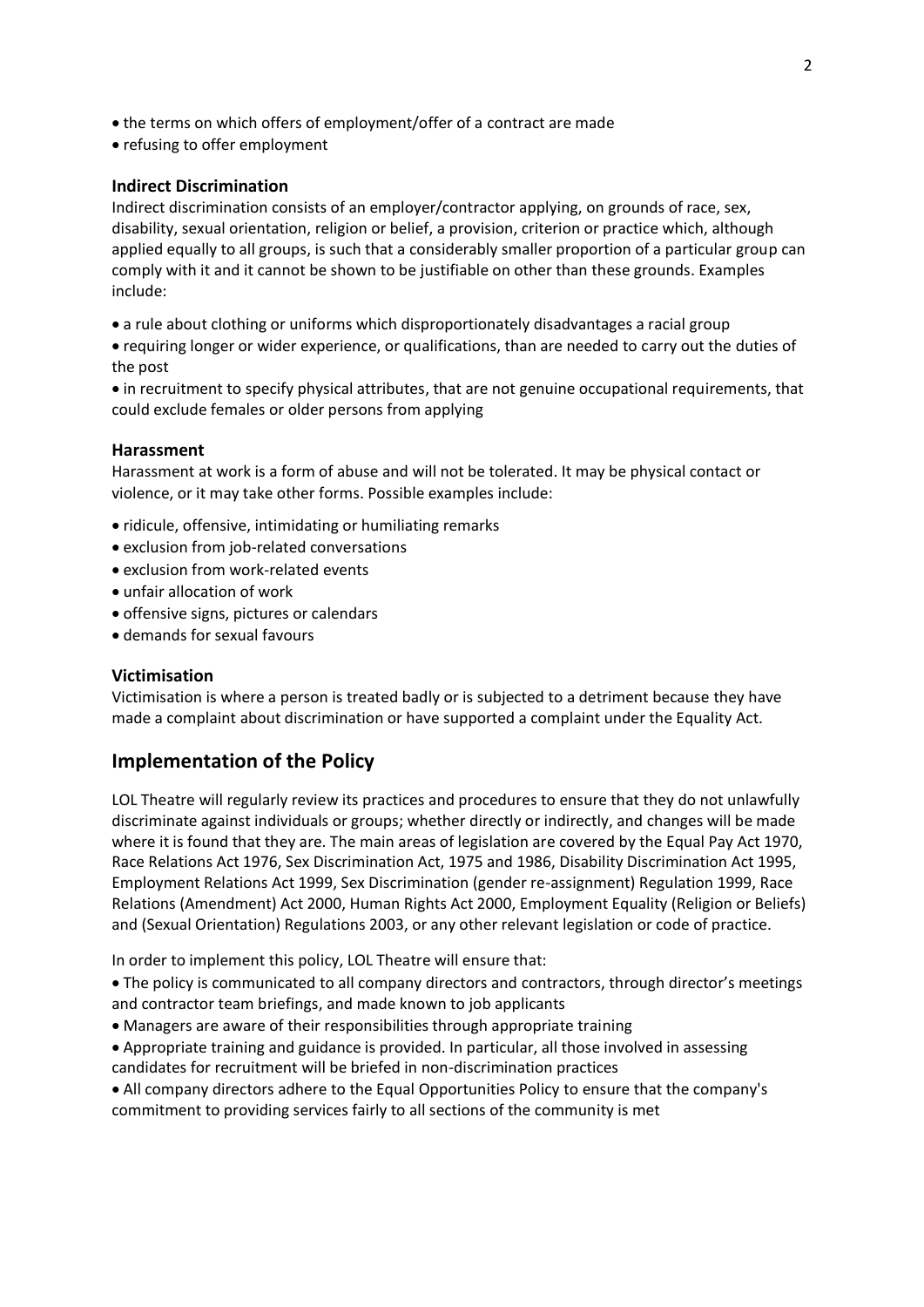# **Action to Eliminate Discrimination**

LOL Theatre aims to promote equality of opportunity for all existing and potential employees. By avoiding working and recruitment practices or arrangements that are discriminatory and engendering a working environment that develops good practice it eliminates prejudice and values diversity. All decisions relating to recruitment, training, promotion or termination will be made on a purely objective basis relating to the skills, knowledge, experience and ability of the individual.

LOL Theatre will take action to eliminate discrimination. This will include the following:

### **Recruitment**

 All vacancies will be advertised in a way which does not discourage groups from applying for the post

- Qualifications or conditions applied must be justifiable in terms of the demands of the job
- Training will be given to all involved in recruitment to ensure they understand, apply and actively promote this Policy

 All applicants with disabilities, as defined within the Disability Discrimination Act, 1995, who meet the essential requirements for a job will be interviewed

### **Training and Development**

 All employees will receive training as part of their induction to ensure they understand and implement all aspects of LOL Theatre's commitment to equality of opportunity

 Positive action, as allowed in legislation, may be taken in order to equip employees from disadvantaged groups with the necessary skills to enable them to compete effectively

### **Working Environment**

- Wherever possible, suitable access for employees with disabilities will be provided throughout all workplaces
- Wherever possible, the special needs of employees with disabilities will be met including providing adapted equipment and changes of working methods to help meet these needs

#### **Harassment**

LOL Theatre will not tolerate the harassment or victimisation of employees by others, whether they be other employees, clients, service users, or members of the public in any circumstances and will take appropriate action against the perpetrators. Harassment by employees of others will not be tolerated either.

#### **Monitoring**

The Company Directors have overall responsibility for ensuring the aims of LOL Theatre, within this policy, are met and that it is being applied effectively.

In order to evaluate the effectiveness of the policy, monitoring is essential. By collecting and analysing information on employees, potential employees, contractors and service users, LOL Theatre will be able to identify whether its aims are being met.

## **Positive Action**

It is unlawful to discriminate positively (for example by employing women or members of a minority ethnic group) just because monitoring reveals a shortfall in a particular area. LOL Theatre, however, may take positive action to encourage people from a particular sex or racial group or who are disabled to apply for jobs, or to give them suitable assistance so that they can be considered for certain vacancies. Such positive action may be taken when monitoring reveals an imbalance in particular categories of employees, or in applicants for jobs.